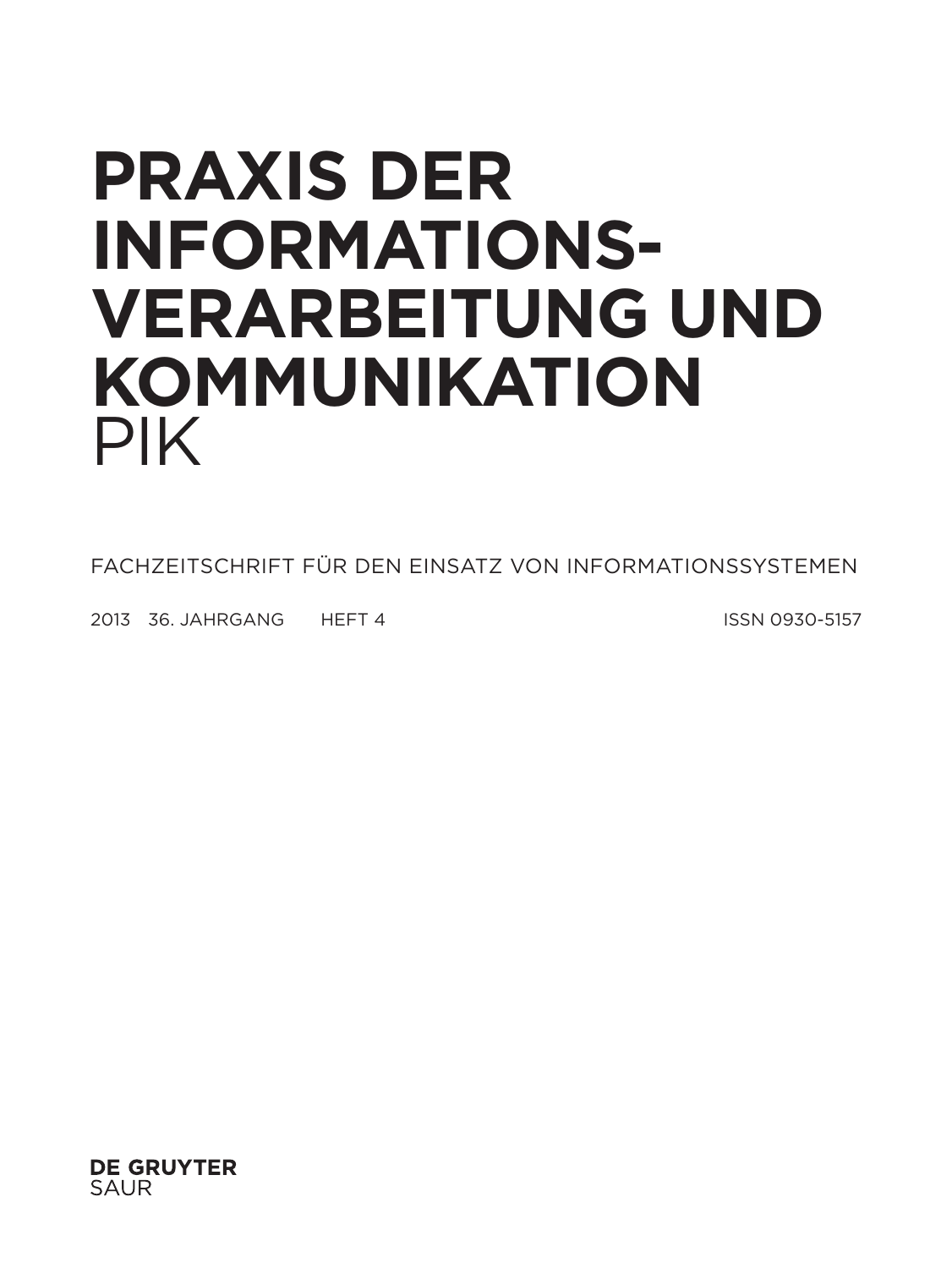The publisher, together with the authors and editors, has taken great pains to ensure that all information presented in this work (programs, applications, amounts, dosages, etc.) reflects the standard of knowledge at the time of publication. Despite careful manuscript preparation and proof correction, errors can nevertheless occur. Authors, editors and publisher disclaim all responsibility for any errors or omissions of liability for the results obtained from use of the information, or parts thereof, contained in this work.

The citation of registered names, trade names, trademarks, etc. in this work does not imply, even in the absence of a specific statement, that such names are exempt from laws and regulations protecting trademarks etc. and therefore free for general use.

ISSN 0930-5157 ∙ e-ISSN 1865-8342

All information regarding notes for contributors, subscriptions, Open access, back volumes and orders is available online at www.degruyter.com/pik

**Responsible Editor** Prof. Dr. Martin Mauve, Heinrich-Heine-Universität Düsseldorf, Universitätsstr. 1, 40225 Düsseldorf, Germany, Tel.: +49 (0) 211 81 11 636, Email: mauve@cs.uni-duesseldorf.de

**Journal Manager** Ilaria Morrone Mozzi, De Gruyter, Genthiner Straße 13, 10785 Berlin, Germany, Tel.: +49 (0)30 260 05 – 380, Fax: +49 (0)30 260 05 – 250, Email: ilaria.morronemozzi@degruyter.com

**Responsible for Advertisements** Panagiota Herbrand, De Gruyter, Rosenheimer Straße 143, 81671 München, Germany, Tel.: +49 (0) 89 76 902 - 394, Fax: +49 (0) 89 76 902 - 350, Email: panagiota.herbrand@degruyter.com

© 2014 Walter de Gruyter GmbH, Berlin/Boston

**OPEN ACCESS** De Gruyter offers authors the following options to publish their journal article Open Access: Gold OA Publishing: Articles are made available immediately OA over the publisher's website. For terms and conditions see: http://www.degruyter.com/dg/page/583/de-gruyter-open-library

Green OA Publishing: Authors may self-archive the publisher's PDF version of the article for free public use in their institutional repository after an embargo period of twelve months. For terms and conditions see: http://www.degruyter.com/dg/page/576/repository-policy.

**Typesetting** jürgen ullrich typosatz, Nördlingen

**Printing** Franz X. Stückle Druck und Verlag e.K., Ettenheim Printed in Germany





I N F O R M A T I O N S T E C H N I S C H E GESELLSCHAFT IM VDE

**HERAUSGEBER**

**UND VERTEILTE SYSTEME DER GESELLSCHAFT FÜR INFORMATIK E.V. (GI) UND DER INFORMATIONS-TECHNISCHEN GESELLSCHAFT IM VDE (ITG)**

**FACHGRUPPE KOMMUNIKATION**

#### **SPRECHER**

*Prof. Dr. Stefan Fischer* **Universität zu Lübeck Institut für Telematik Ratzeburger Allee 160, 23538 Lübeck Telefon (04 51) 500-5380 Fax (04 51) 500-5382 email: fischer@itm.uni-luebeck.de**

**ZENTREN FÜR KOMMUNIKATION UND INFORMATIONSVERARBEITUNG IN LEHRE UND FORSCHUNG E.V.**

#### **VORSITZENDER**

*Prof. Dr. Ulrich Lang* **Regionales Rechenzentrum der Universität zu Köln e-mail: lang@uni-koeln.de**

*Prof. Dr. Otto Spaniol* **RWTH Aachen Telefon (0241) 80 21 450 e-mail: spaniol@i4.de**

#### **CO-HERAUSGEBER UND REDAKTION**

*Prof. Dr. Martin Mauve* **Heinrich-Heine-Universität Düsseldorf Telefon (0211) 81 11 636 e-mail: mauve@cs.uni-duesseldorf.de**

*Dr. Hartmut Ritter* **Telefon (0700) 007 48 837 e-mail: post@hartmut-ritter.de**

*Dr. Hans Günther Kruse* **Telefon (0171) 30 72 861 e-mail: kruse@rz.uni-mannheim.de**

#### **ZKI-ANSPRECHPARTNER FÜR BEITRÄGE**

*Prof. Dr. Ulrich Lang,* **Universität zu Köln e-mail: lang@uni-koeln.de** *Martin Wimmer,* **Rechenzentrum der Universität Regensburg e-mail: martin.wimmer@rz.uni-regensburg.de**

Informationsverarbeitung e.V.

Zentren für Kommunikation und

**FACHBEIRAT**

*Prof. Dr. Sebastian Abeck,*  **Karlsruher Institut für Technologie (KIT)** *Prof. Dr. Georg Carle,* **Technische Universität München** *Prof. Dr. Stefan Fischer,* **Universität zu Lübeck** *Prof. Dr. Kurt Geihs,* **Universität Kassel** *Prof. Dr. Hannes Hartenstein,* **Karlsruher Institut für Technologie (KIT)** *Prof. Dr. Heinz-Gerd Hegering,* **Universität München, Leibniz-Rechenzentrum** *Prof. Dr. Paul J. Kühn,* **Universität Stuttgart** *Prof. Dr. Claudia Linnhoff-Popien,* **LMU München** *Prof. Dr. Nobert Luttenberger,*  **Christian-Albrechts-Universität zu Kiel** *Prof. Dr. Günter Müller,* **Universität Freiburg** *Prof. Dr. Gerhard Peter,* **Hochschule Heilbronn** *Prof. Dr. Peter Reichl,* **Universität Wien**  *Prof. Dr. Gerhard Schneider,* **Universität Freiburg** *Prof. Dr. Burkhard Stiller,* **Universität Zürich** *Dr. Heinrich Stüttgen,* **NEC Europe Network Laboratories Heidelberg** *Prof. Dr. Lars Wolf,*  **Technische Universität Braunschweig** *Prof. Dr. Martina Zitterbart,* **Karlsruher Institut für Technologie (KIT)**